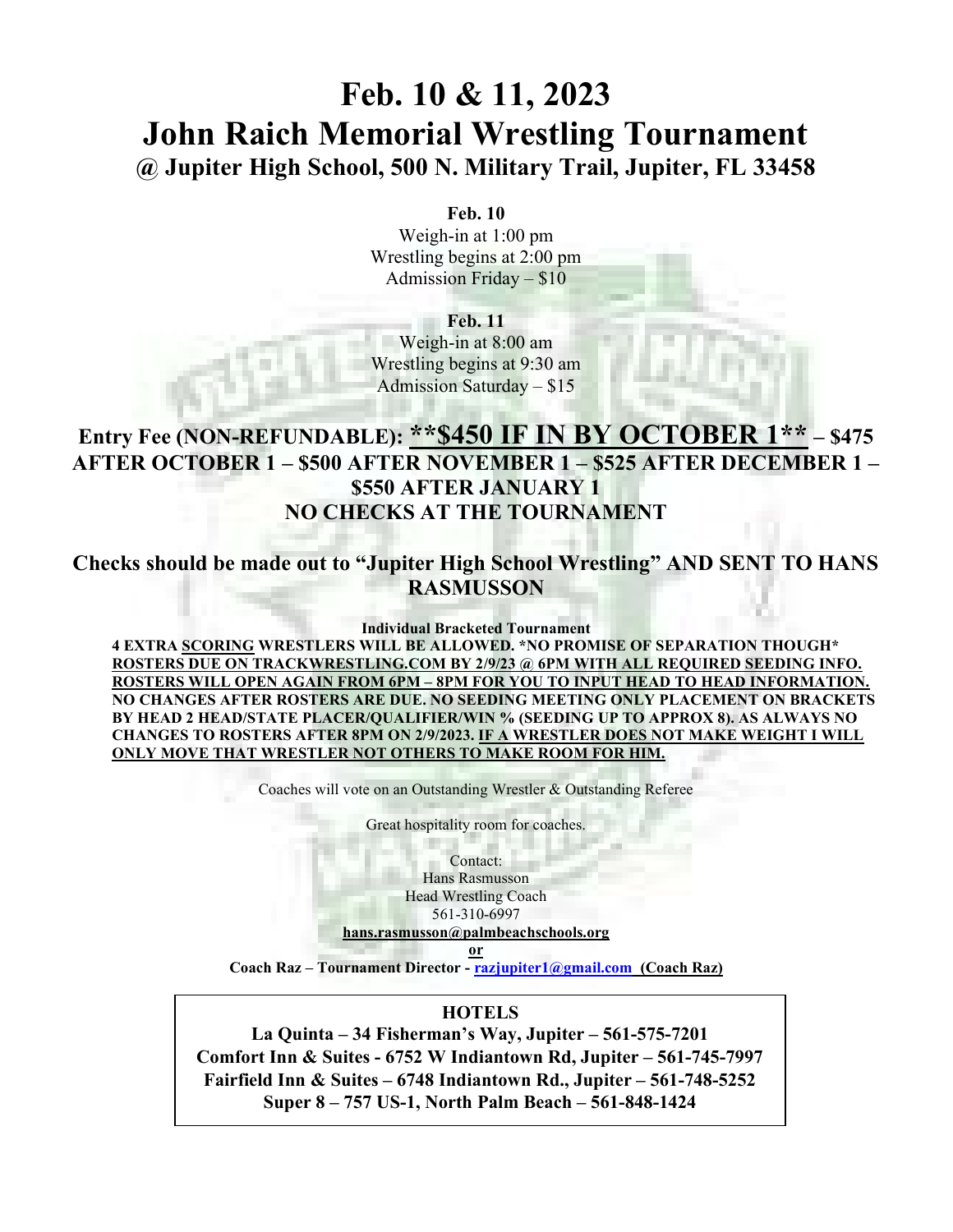### 2023 John Raich Memorial Wrestling Tournament @ Jupiter High School

Dear Coach,



I would like to invite your team to compete in the 2023 John Raich Memorial Wrestling Tournament at Jupiter High School. It will be held on February 10 & 11, 2023. Make sure you secure your spot ASAP. \*\*PLEASE NOTE THE TIMES FOR WEIGHIN AND WRESTLING ON FRIDAY!!\*\* ALLOWING 4 EXTRA SCORING WRESTLERS. \*NO PROMISE OF SEPARATION THOUGH\*

Entry Fee (NON-REFUNDABLE): \*\*\$450 IF IN BY OCTOBER 1\*\* – \$475 AFTER OCTOBER 1 – \$500 AFTER NOVEMBER 1 – \$525 AFTER DECEMBER 1 – \$550 AFTER JANUARY 1 – NO CHECKS AT THE TOURNAMENT CHECKS SHOULD BE MADE OUT TO "JUPITER HIGH SCHOOL WRESTLING" AND SENT TO HANS RASMUSSON AND SENT TO JUPITER HIGH SCHOOL WRESTLING, 500 N. MILITARY TRAIL, JUPITER, FLORIDA 33458).

- Tournament Date: Friday & Saturday, February 10 & 11, 2023.
- Tournament Committee: Coach Raz, Coach Husk, Referee Jason Kershanick, Dan Tria, Wilbert Johnson
- Coach & Stat Passes: Coaches' Passes will be given depending on the # of wrestlers per team. You will be given 1 Stat Passes (If needed). ONLY 2 COACHES IN THE CORNER - STAT & CAMERA PEOPLE NOT ALLOWED IN THE CORNER!!
- Weigh-in: 1:00PM on Friday & 8:00AM on Saturday. (7+ scales)
- Scales Available: 12:00PM on Friday (DO NOT BE ON CAMPUS BEFORE NOON ON FRIDAY)
- Wrestling will begin: 2:00PM on Friday (2 Championship and 3 Consolation Rounds Friday) & 9:30AM on Saturday – Finals will begin by 5:00PM on Saturday. Gym will be cleared after prelim rounds.
- Admission: \$10 per person on Friday & \$15 per person on Saturday.
- NO FOOD, DRINKS, OR COOLERS ARE ALLOWED IN THE GYM.
- Roster: 4 EXTRA SCORING WRESTLERS WILL BE ALLOWED. \*NO PROMISE OF SEPARATION THOUGH\* ROSTERS DUE ON TRACKWRESTLING.COM BY 2/9/23 @ 6PM WITH ALL REQUIRED SEEDING INFO. ROSTERS WILL OPEN AGAIN FROM 6PM – 8PM FOR YOU TO INPUT HEAD TO HEAD INFORMATION. NO CHANGES AFTER ROSTERS ARE DUE. NO SEEDING MEETING ONLY PLACEMENT ON BRACKETS BY HEAD 2 HEAD/STATE PLACER/QUALIFIER/WIN % (SEEDING UP TO APPROX 8). AS ALWAYS NO CHANGES TO ROSTERS AFTER 8PM ON 2/9/2023. IF A WRESTLER DOES NOT MAKE WEIGHT I WILL ONLY MOVE THAT WRESTLER NOT OTHERS TO MAKE ROOM FOR HIM.
- ◆ Awards: Awards for individual places 1-6 Trophies for top 3 teams 2 OW Awards & 1 Outstanding Referee Award

If you have any questions, please feel free to call me at (561) 379-7178 or EMAIL ME AT RAZJUPITER1@GMAIL.COM

Thank you, Douglas R. Rasmusson "Raz"

Tournament Director Jupiter High School 500 N. Military Trail Jupiter, Florida 33458